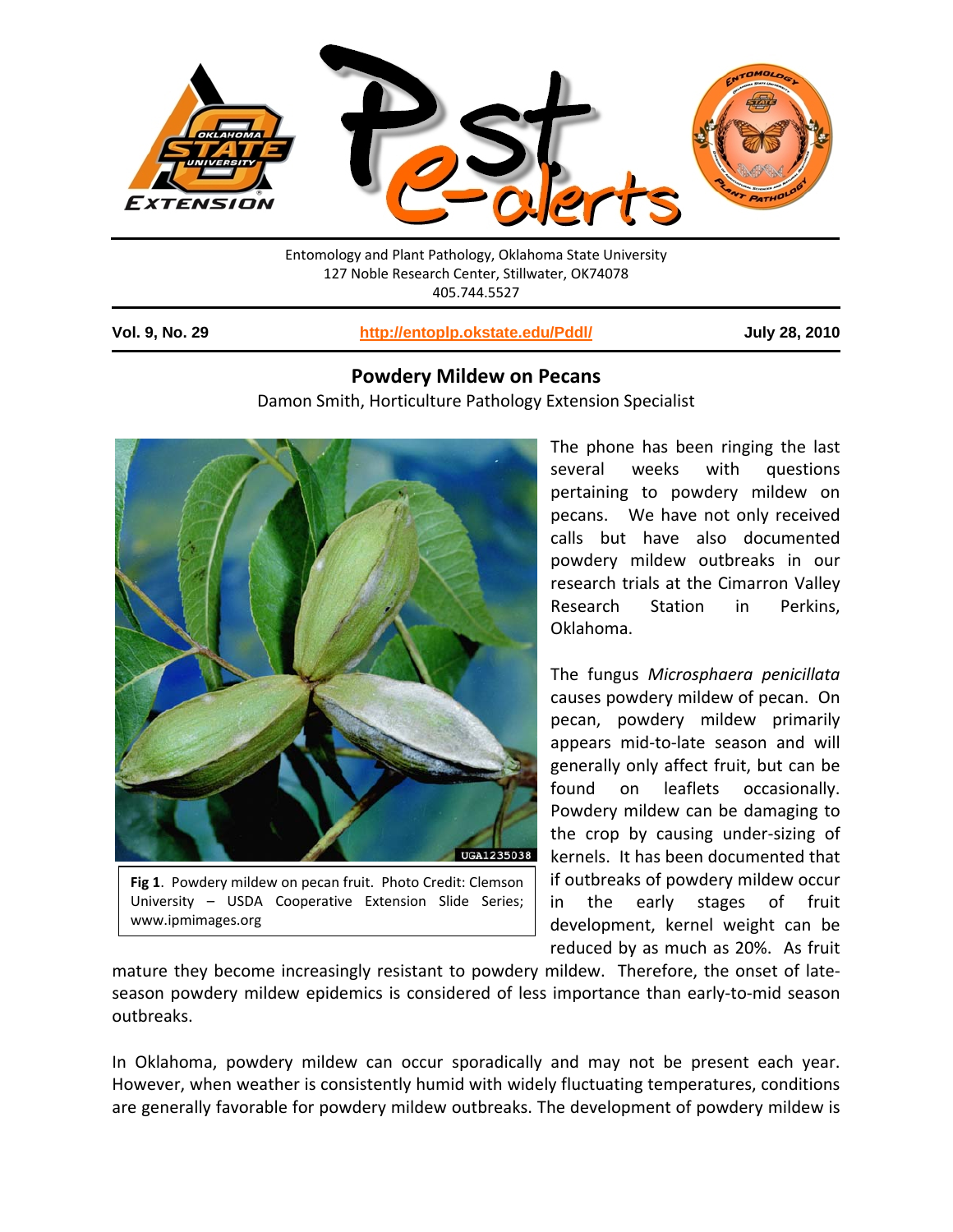more likely when cool, moist nights are followed by warm daytime temperatures. Powdery mildew is also more common when trees are crowded or poor air circulation exists. Considering these weather requirements it isn't a surprise that we are seeing powdery mildew on pecan this season.

Many growers indicate that they have been spraying for scab and are surprised to see powdery mildew despite the diligent fungicide applications. Many of the fungicides that are effective for scab are not effective in controlling powdery mildew. Products that are labeled for powdery mildew are listed in Table 1 (end of newsletter). Users should be warned that while these products are labeled for controlling or suppressing powdery mildew on pecan, no efficacy data is currently available for these formulations in Oklahoma. Clients should be advised that these may or may not be effective for control of powdery mildew on pecan in Oklahoma, despite a legal use label. Other products may be available but be sure that the label specifically mentions powdery mildew on pecan. Growers should also consider fungicide resistance management and spraying for scab when making decisions to spray for powdery mildew. If a scab spray is due soon, growers might look to a fungicide, which provides control for both scab and powdery mildew. These products have an asterisk next to the common name in Table 1. As always, preventative applications of fungicide are recommended over curative or rescue treatments to achieve the best control.

## **Southern Blight in Ornamentals**

\_\_\_\_\_\_\_\_\_\_\_\_\_\_\_\_\_\_\_\_\_\_\_\_\_\_\_\_\_\_\_\_\_\_\_\_\_\_\_\_\_\_\_\_\_\_\_\_\_\_\_\_\_\_\_\_\_\_\_\_\_\_\_\_\_\_\_\_\_\_\_\_\_\_\_\_\_\_

Damon Smith, Horticulture Pathology Extension Specialist

Southern blight can be a devastating problem on many species of nursery and ornamental plants. Several cases of southern blight have come in to the Plant Disease and Insect Diagnostic lab over the last several weeks. The fungus *Sclerotium rolfsii* is the causal agent of southern blight. The fungus can infect both woody and herbaceous plants. Weather conditions for the last several weeks have been favorable for disease development. Overwatering in the landscape, high humidity, daytime temperatures that exceed 86°F, and nighttime temperatures that do not fall below 70°F are conducive for fungal growth and infection. The fungus can survive on old, decaying plant material (saprobic activity) in potting media. When heavy rains are followed by hot, dry conditions, sclerotia often germinate and the fungus infects plant parts below, or at the soil surface. Early symptoms include wilting or flagging of shoots. Cankers at the crown or damage to the roots may also be present (Fig 1). Fungal growth or mats may also be noted at the soil surface (Fig 1). As an infected plant begins to die, the fungus will begin to produce sclerotial survival structures in and on the plant or debris (Fig 2).

Cultural practices and sanitation are critical in managing southern blight in the nursery and landscape. Pots should be carefully cleaned and disinfected. Potting media should never be recycled. When repotting always use new potting mix that was stored preferably on a concrete pad, not on bare ground. Soil to be mixed with potting media should be disinfested, preferably with steam. Production and landscape beds should be raised and have good drainage. Do not over irrigate the crop and fertilize only as needed. Increasing air movement in a block to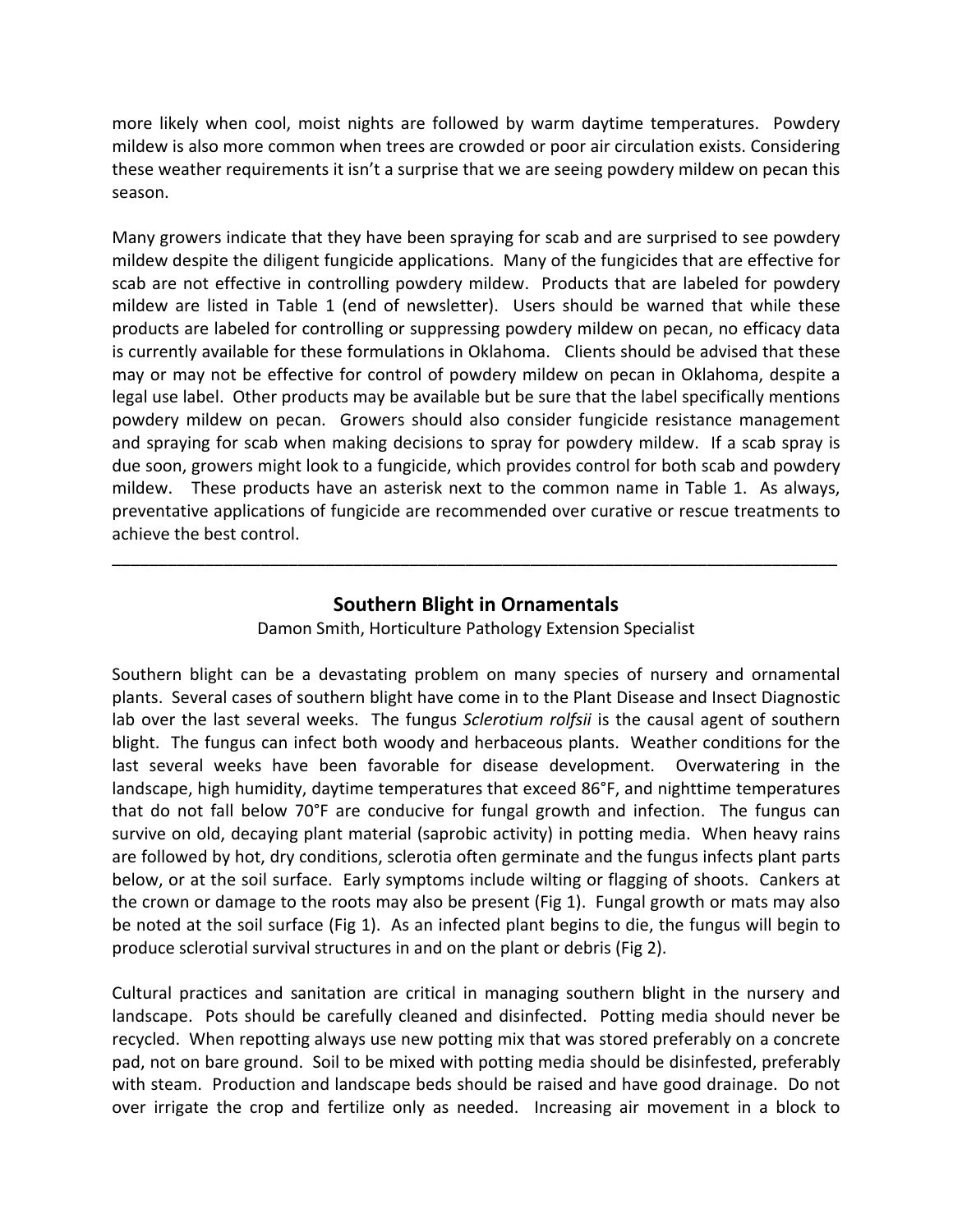minimize the relative humidity above the surface of the containers can also be helpful. Maintaining a soil pH that is only slightly acidic is preferred. Highly acidic media (pH 3‐6) can favor growth of the fungus. Plants diagnosed with southern blight should be removed from the site and destroyed. If the area is a hard surface for growing container plants the surface should be blown or swept free of plant and soil debris.



**Fig 1**. Canker on a woody plant caused by *Sclerotium rolfsii*. Note the white thread‐like growth, which is mycelium of the fungus.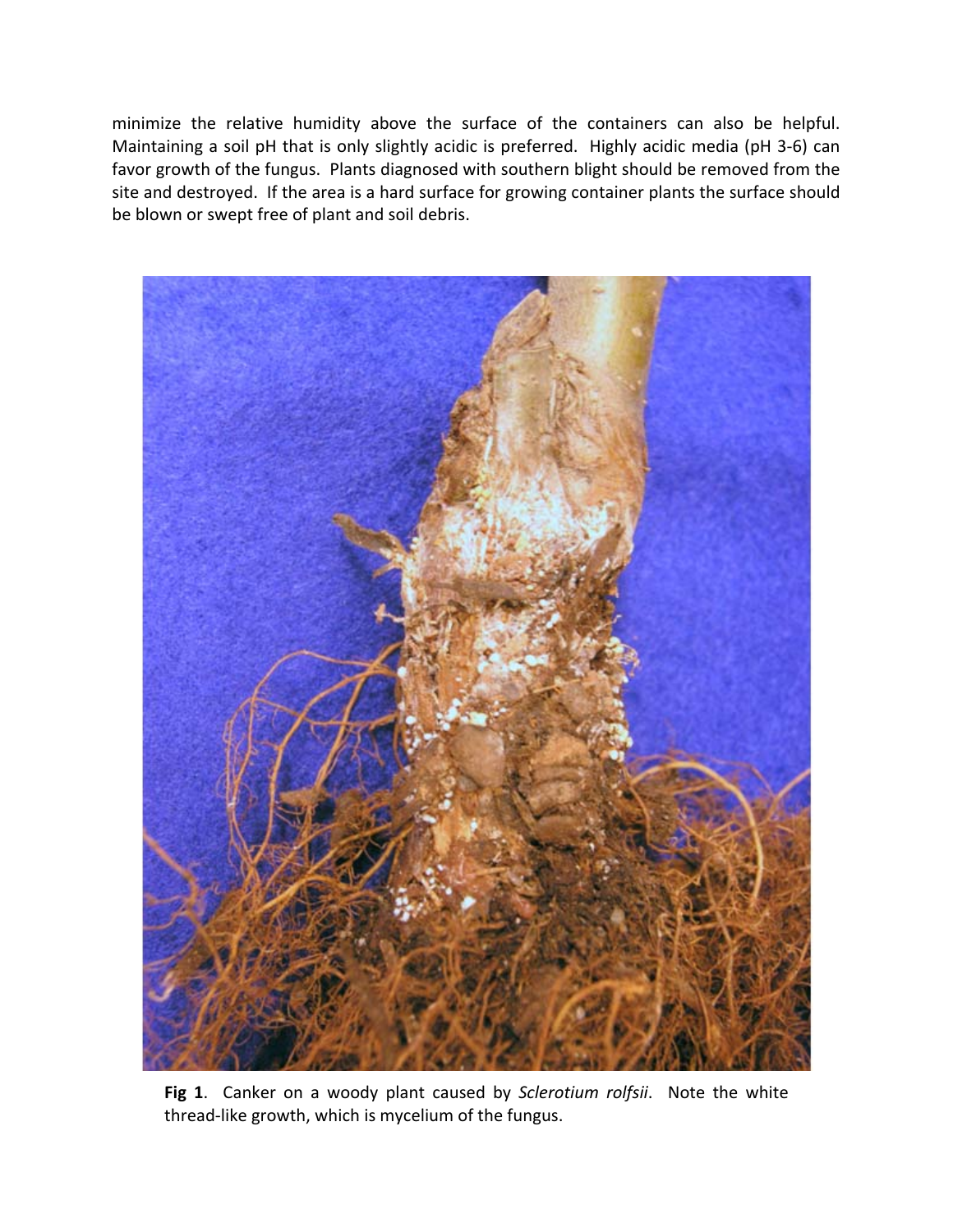

**Fig 2**. Survival structures (sclerotia) of *Sclerotium rolfsii* on woody plant debris (see arrow and inset).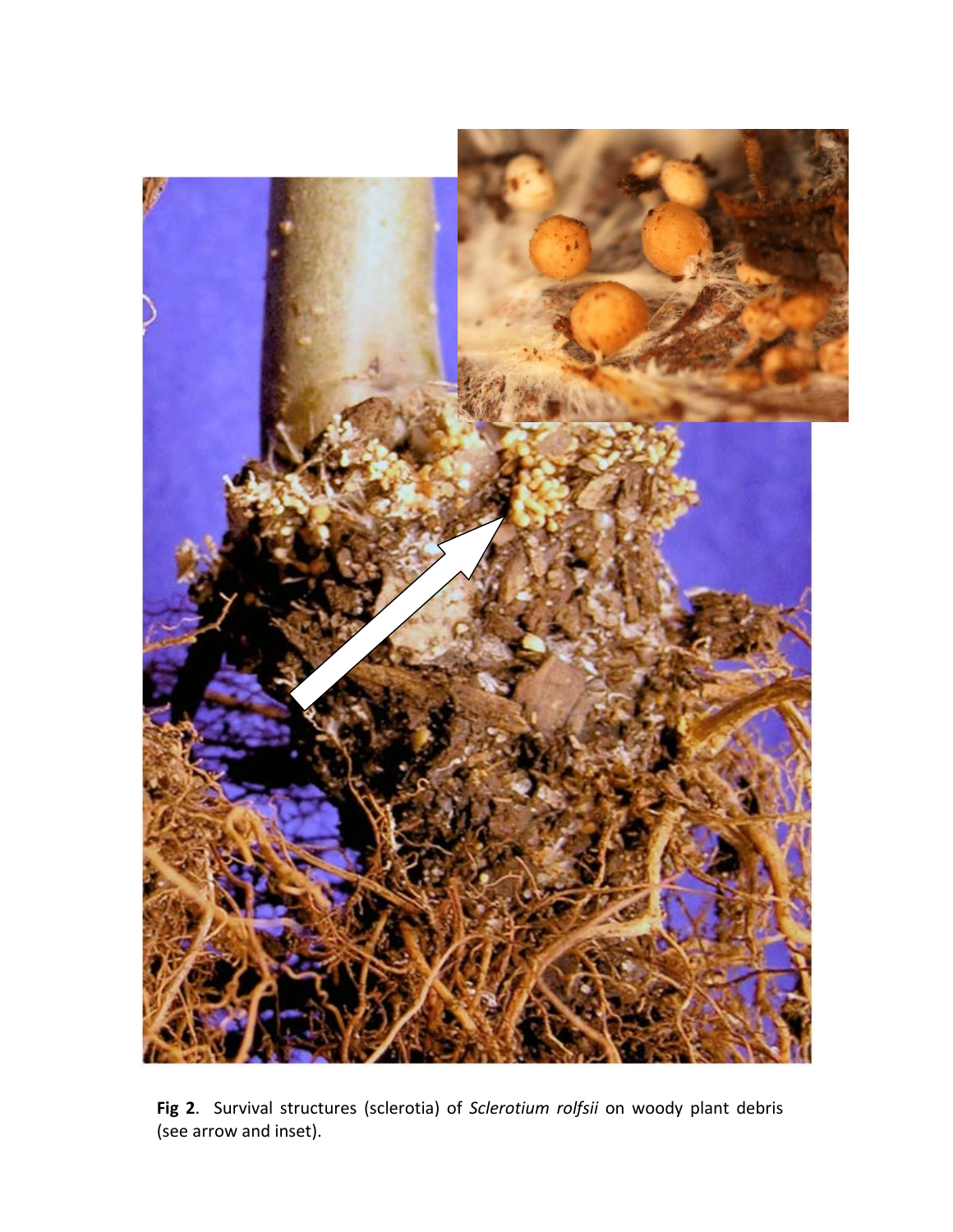Chemical controls should be used preventatively. Several fungicides are available and vary depending on the crop. Consult the 2010 OSU Extension Agents' Handbook of Insect, Plant Disease and Weed Control for chemical recommendations. Drenches in nursery operations with a history of southern blight should begin just prior to the onset of hot, humid weather. Treatments should continue at regular intervals until the prevailing weather patterns become cool and dryer. As with any pesticide, read the entire fungicide label prior to application.

**Dr. Richard Grantham**

## **Director, Plant Disease and Insect Diagnostic Laboratory**

Oklahoma State University, in compliance with Title VI and VII of the Civil Rights Act of 1964, Executive Order 11246 as amended, Title IX of the Education Amendments of 1972, Americans with Disabilities Act of 1990, and other federal laws and regulations, does not discriminate on the basis of race, color, national origin, gender, age, religion, disability, or status as a veteran in any of its policies, practices or procedures. This includes but is not limited to admissions, employment, financial aid, and educational services.

\_\_\_\_\_\_\_\_\_\_\_\_\_\_\_\_\_\_\_\_\_\_\_\_\_\_\_\_\_\_\_\_\_\_\_\_\_\_\_\_\_\_\_\_\_\_\_\_\_\_\_\_\_\_\_\_\_\_\_\_\_\_\_\_\_\_\_\_\_\_\_\_\_

Issued in furtherance of Cooperative Extension work, acts of May 8 and June 30, 1914, in cooperation with the U.S. Department of Agriculture, Robert E. Whitson, Director of Oklahoma Cooperative Extension Service, Oklahoma State University, Stillwater, Oklahoma. This publication is printed and issued by Oklahoma State University as authorized by the Vice President, Dean, and Director of the Division of Agricultural Sciences and Natural.